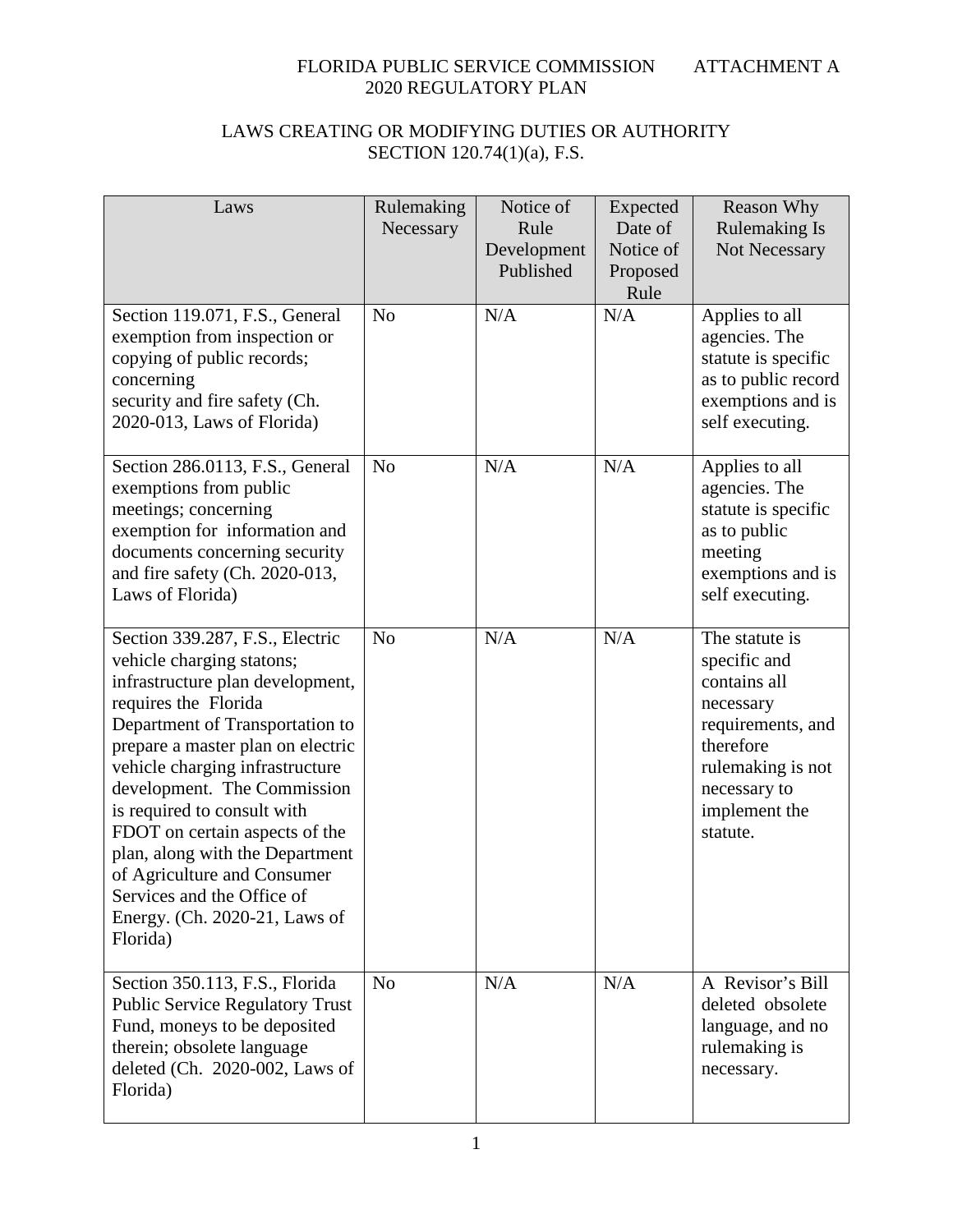| Laws                                                                                                                                                                                                                                                                                                                                                                                                        | Rulemaking<br>Necessary | Notice of<br>Rule<br>Development<br>Published | Expected<br>Date of<br>Notice of<br>Proposed<br>Rule | <b>Reason Why</b><br><b>Rulemaking Is</b><br>Not Necessary                                                                                                                                                   |
|-------------------------------------------------------------------------------------------------------------------------------------------------------------------------------------------------------------------------------------------------------------------------------------------------------------------------------------------------------------------------------------------------------------|-------------------------|-----------------------------------------------|------------------------------------------------------|--------------------------------------------------------------------------------------------------------------------------------------------------------------------------------------------------------------|
| Section 367.022, F.S.,<br>Exemptions, creates exemption<br>from Commission regulation for<br>owners of mobile home parks<br>operating both as a mobile<br>home park and a mobile home<br>subdivision providing service to<br>both tenants and lot owners if<br>service to tenants is without<br>specific compensation; and<br>clarifies language for resale<br>exemption (Ch. 2020-027, Laws<br>of Florida) | N <sub>0</sub>          | N/A                                           | N/A                                                  | The statute is<br>specific as to the<br>exemption<br>created, contains<br>all necessary<br>requirements for<br>exemption, and<br>therefore<br>rulemaking is not<br>necessary to<br>implement the<br>statute. |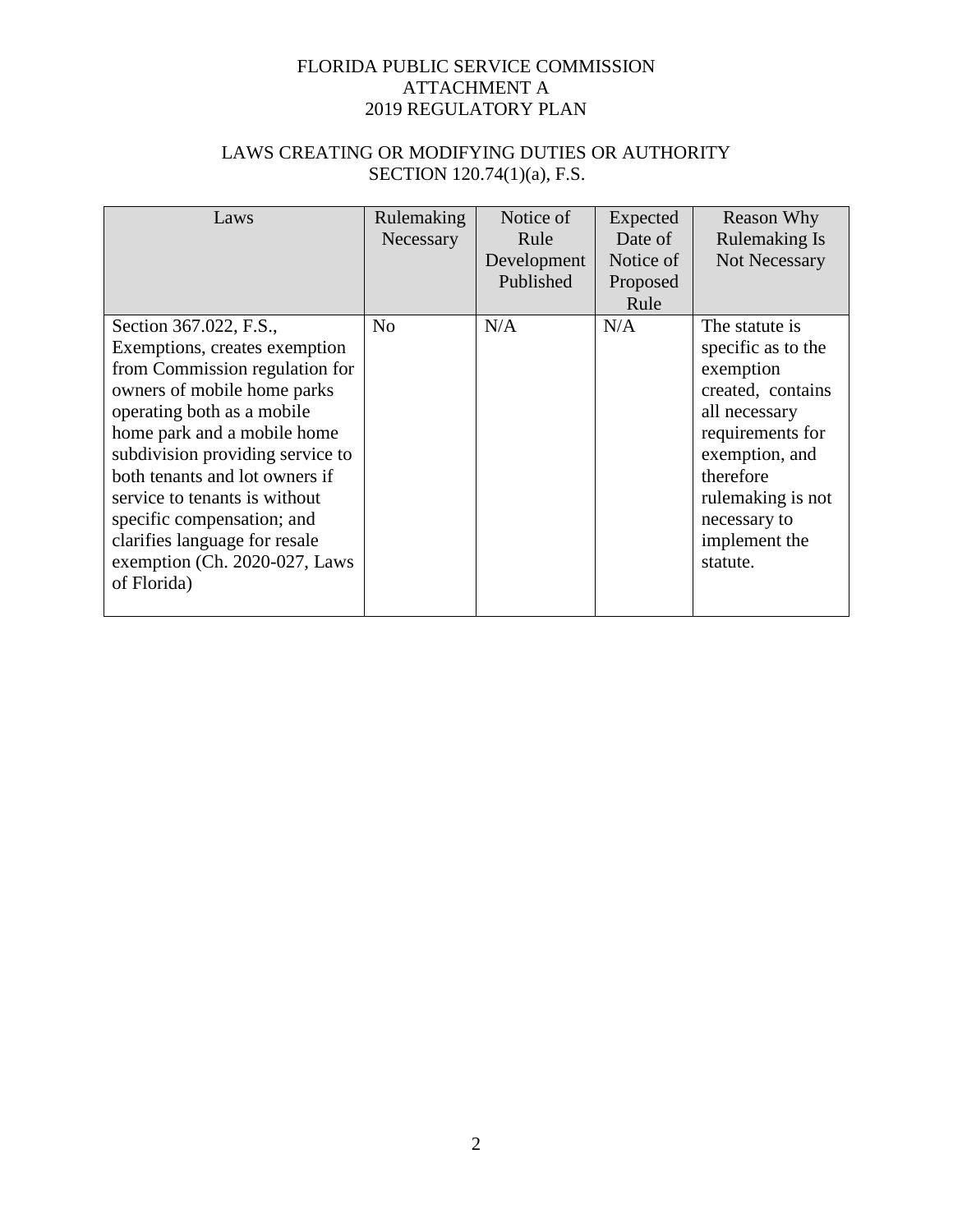| To consider whether to repeal Rule 25-22.107, F.A.C., Plan for Making Orders<br>Available to the Public, and move to the Commission's Statement of Agency<br>120.52, F.S.<br>Organization and Operations<br>To consider whether to repeal Rule 25-22.100, F.A.C., Authority, and move to<br>the Commission's Statement of Agency Organization and Operations<br>120.53, F.S.<br>To consider whether to repeal Rule 25-22.101, F.A.C., Purpose, and move to<br>the Commission's Statement of Agency Organization and Operations<br>To consider whether to repeal Rule 25-22.1035, F.A.C., Official Reporter for<br>Final Orders, and move to the Commission's Statement of Agency<br>Organization and Operations                                  |
|--------------------------------------------------------------------------------------------------------------------------------------------------------------------------------------------------------------------------------------------------------------------------------------------------------------------------------------------------------------------------------------------------------------------------------------------------------------------------------------------------------------------------------------------------------------------------------------------------------------------------------------------------------------------------------------------------------------------------------------------------|
|                                                                                                                                                                                                                                                                                                                                                                                                                                                                                                                                                                                                                                                                                                                                                  |
|                                                                                                                                                                                                                                                                                                                                                                                                                                                                                                                                                                                                                                                                                                                                                  |
|                                                                                                                                                                                                                                                                                                                                                                                                                                                                                                                                                                                                                                                                                                                                                  |
|                                                                                                                                                                                                                                                                                                                                                                                                                                                                                                                                                                                                                                                                                                                                                  |
|                                                                                                                                                                                                                                                                                                                                                                                                                                                                                                                                                                                                                                                                                                                                                  |
|                                                                                                                                                                                                                                                                                                                                                                                                                                                                                                                                                                                                                                                                                                                                                  |
|                                                                                                                                                                                                                                                                                                                                                                                                                                                                                                                                                                                                                                                                                                                                                  |
|                                                                                                                                                                                                                                                                                                                                                                                                                                                                                                                                                                                                                                                                                                                                                  |
|                                                                                                                                                                                                                                                                                                                                                                                                                                                                                                                                                                                                                                                                                                                                                  |
|                                                                                                                                                                                                                                                                                                                                                                                                                                                                                                                                                                                                                                                                                                                                                  |
|                                                                                                                                                                                                                                                                                                                                                                                                                                                                                                                                                                                                                                                                                                                                                  |
|                                                                                                                                                                                                                                                                                                                                                                                                                                                                                                                                                                                                                                                                                                                                                  |
|                                                                                                                                                                                                                                                                                                                                                                                                                                                                                                                                                                                                                                                                                                                                                  |
|                                                                                                                                                                                                                                                                                                                                                                                                                                                                                                                                                                                                                                                                                                                                                  |
|                                                                                                                                                                                                                                                                                                                                                                                                                                                                                                                                                                                                                                                                                                                                                  |
|                                                                                                                                                                                                                                                                                                                                                                                                                                                                                                                                                                                                                                                                                                                                                  |
|                                                                                                                                                                                                                                                                                                                                                                                                                                                                                                                                                                                                                                                                                                                                                  |
|                                                                                                                                                                                                                                                                                                                                                                                                                                                                                                                                                                                                                                                                                                                                                  |
| <b>Agency Organization and Operations</b>                                                                                                                                                                                                                                                                                                                                                                                                                                                                                                                                                                                                                                                                                                        |
|                                                                                                                                                                                                                                                                                                                                                                                                                                                                                                                                                                                                                                                                                                                                                  |
| To consider whether to amend or repeal Rule 25-22.033, F.A.C.,                                                                                                                                                                                                                                                                                                                                                                                                                                                                                                                                                                                                                                                                                   |
|                                                                                                                                                                                                                                                                                                                                                                                                                                                                                                                                                                                                                                                                                                                                                  |
|                                                                                                                                                                                                                                                                                                                                                                                                                                                                                                                                                                                                                                                                                                                                                  |
|                                                                                                                                                                                                                                                                                                                                                                                                                                                                                                                                                                                                                                                                                                                                                  |
|                                                                                                                                                                                                                                                                                                                                                                                                                                                                                                                                                                                                                                                                                                                                                  |
|                                                                                                                                                                                                                                                                                                                                                                                                                                                                                                                                                                                                                                                                                                                                                  |
|                                                                                                                                                                                                                                                                                                                                                                                                                                                                                                                                                                                                                                                                                                                                                  |
|                                                                                                                                                                                                                                                                                                                                                                                                                                                                                                                                                                                                                                                                                                                                                  |
|                                                                                                                                                                                                                                                                                                                                                                                                                                                                                                                                                                                                                                                                                                                                                  |
| To consider whether to amend or repeal Rule 25-22.033, F.A.C.,                                                                                                                                                                                                                                                                                                                                                                                                                                                                                                                                                                                                                                                                                   |
| 120.57, F.S.<br>Communications Between Commission Employees and Parties, to eliminate                                                                                                                                                                                                                                                                                                                                                                                                                                                                                                                                                                                                                                                            |
| language which duplicates language in the Commission's Administrative                                                                                                                                                                                                                                                                                                                                                                                                                                                                                                                                                                                                                                                                            |
| Procedures Manual, Uniform Rules of Procedure, and Section 120.66, F.S.                                                                                                                                                                                                                                                                                                                                                                                                                                                                                                                                                                                                                                                                          |
|                                                                                                                                                                                                                                                                                                                                                                                                                                                                                                                                                                                                                                                                                                                                                  |
| To amend Rule 25-22.0407, F.A.C., Notice of and Public Information for                                                                                                                                                                                                                                                                                                                                                                                                                                                                                                                                                                                                                                                                           |
| General Rate Increase Requests by Water and Wastewater Utilities, to update                                                                                                                                                                                                                                                                                                                                                                                                                                                                                                                                                                                                                                                                      |
| rule requirements                                                                                                                                                                                                                                                                                                                                                                                                                                                                                                                                                                                                                                                                                                                                |
|                                                                                                                                                                                                                                                                                                                                                                                                                                                                                                                                                                                                                                                                                                                                                  |
| To consider whether to repeal Rule 25-22.104, F.A.C., Numbering of Orders,<br>and move to the Commission's Statement of Agency Organization and<br>Operations<br>To consider whether to repeal Rule 25-22.105, F.A.C., Electronic Database of<br>Orders and Other Records, and move to the Commission's Statement of<br>Communications Between Commission Employees and Parties, to eliminate<br>120.569, F.S.<br>language which duplicates language in the Commission's Administrative<br>Procedures Manual, Uniform Rules of Procedure, and Section 120.66, F.S.<br>To amend Rule 25-22.0407, F.A.C., Notice of and Public Information for<br>General Rate Increase Requests by Water and Wastewater Utilities, to update<br>rule requirements |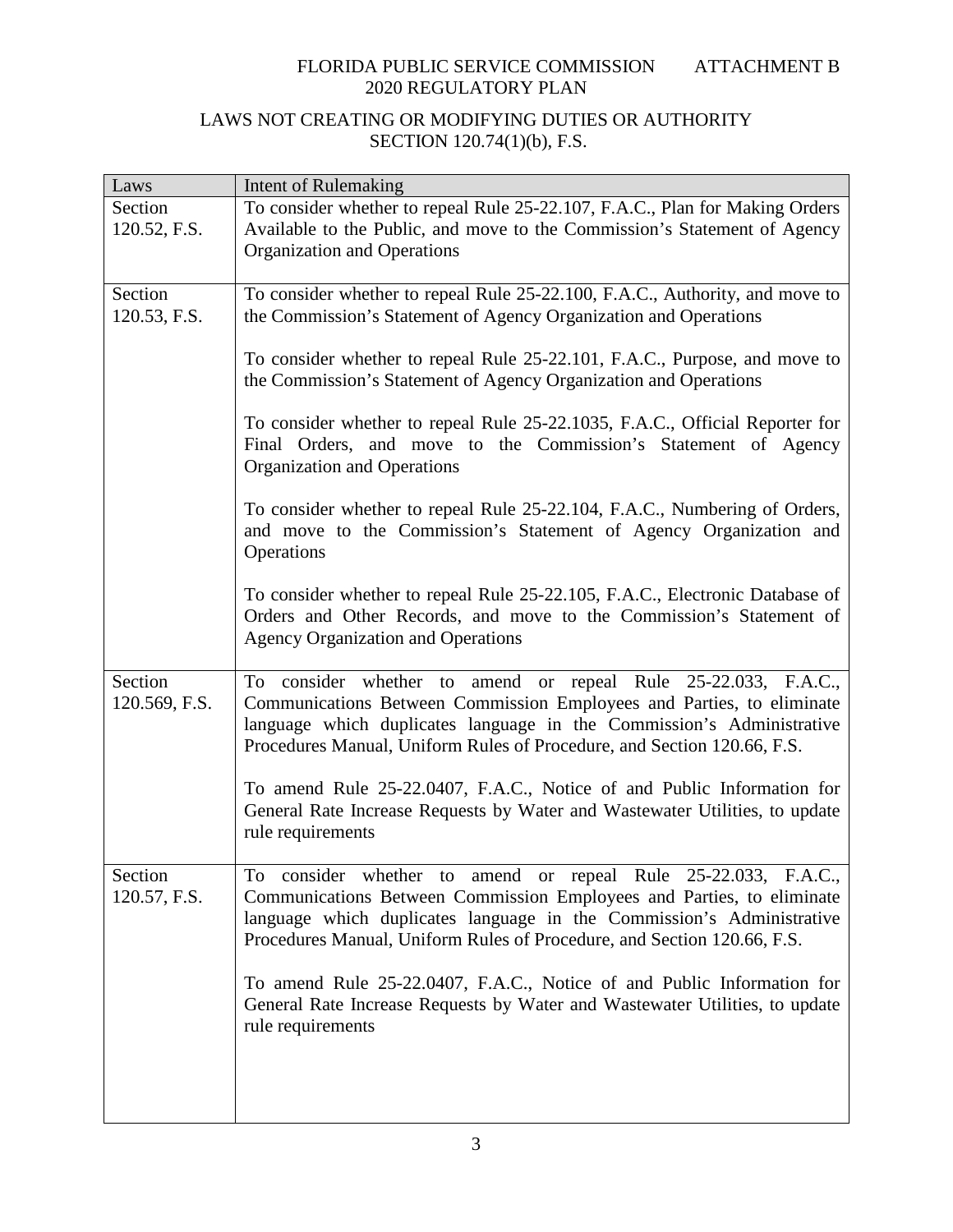| Laws                     | Intent of Rulemaking                                                                                                                                                                                                                                                                                                                                                                       |
|--------------------------|--------------------------------------------------------------------------------------------------------------------------------------------------------------------------------------------------------------------------------------------------------------------------------------------------------------------------------------------------------------------------------------------|
| Section<br>350.042, F.S. | To consider whether to amend or repeal Rule 25-22.033, F.A.C.,<br>Communications Between Commission Employees and Parties, to eliminate<br>language which duplicates language in the Commission's Administrative<br>Procedures Manual, Uniform Rules of Procedure, and Section 120.66, F.S.                                                                                                |
| Section<br>350.115, F.S. | To amend Rule 25-6.0141, F.A.C., Allowance for Funds Used During<br>Construction, to remove outdated language                                                                                                                                                                                                                                                                              |
|                          | To amend Rule 25-6.0142, F.A.C., Uniform Retirement Units for Electric<br>Utilities, to update the Code of Federal Regulations reference in subsection (1)<br>and to include a link to the F.A.C. website for the List of Retirement Units that<br>is incorporated by reference in subsection (3)                                                                                          |
|                          | To amend Rule 25-6.0143, F.A.C., Use of Accumulated Provision Accounts<br>228.1, 228.2, and 228.4, to add clarity and specificity to rule language and<br>requirements                                                                                                                                                                                                                     |
|                          | To repeal Rule 25-6.082, F.A.C., Records and Reports, as obsolete                                                                                                                                                                                                                                                                                                                          |
|                          | To amend Rule 25-7.0141, F.A.C., Allowance for Funds Used During<br>Construction, to specify rule requirements                                                                                                                                                                                                                                                                             |
|                          | To adopt Rule 25-7.0143, F.A.C., Use of Accumulated Provision Accounts<br>228.1, 228.2, and 228.4, to provide an industry-specific standard for<br>application of accounts 228.1, 228.2, and 228.4 in the natural gas industry                                                                                                                                                             |
|                          | To amend Rule 25-30.116, F.A.C., Allowance for Funds Used During<br>Construction, to update and clarify rule requirements                                                                                                                                                                                                                                                                  |
| Section<br>350.121, F.S. | To amend paragraph (4)(a) of Rule 25-22.006, F.A.C., Confidential<br>Information, to change the number of copies required to be filed to be<br>consistent with current filing requirements                                                                                                                                                                                                 |
| Section<br>364.03, F.S   | To amend Rule 25-14.013, F.A.C., Accounting for Deferred Income Taxes<br>Under SFAS 109, to replace obsolete references to accounting standards with<br>current standards; to update language in the rule to reference the Tax Cuts and<br>Job Act of 2017; and to determine whether references to the IRS code and<br>Revenue Procedure 88-12 need to be replaced with updated references |
|                          | To amend Rule 25-14.014, F.A.C., Accounting for Asset Retirement<br>Obligations Under SFAS 143, to replace the obsolete reference to SFAS 143<br>with the current standard                                                                                                                                                                                                                 |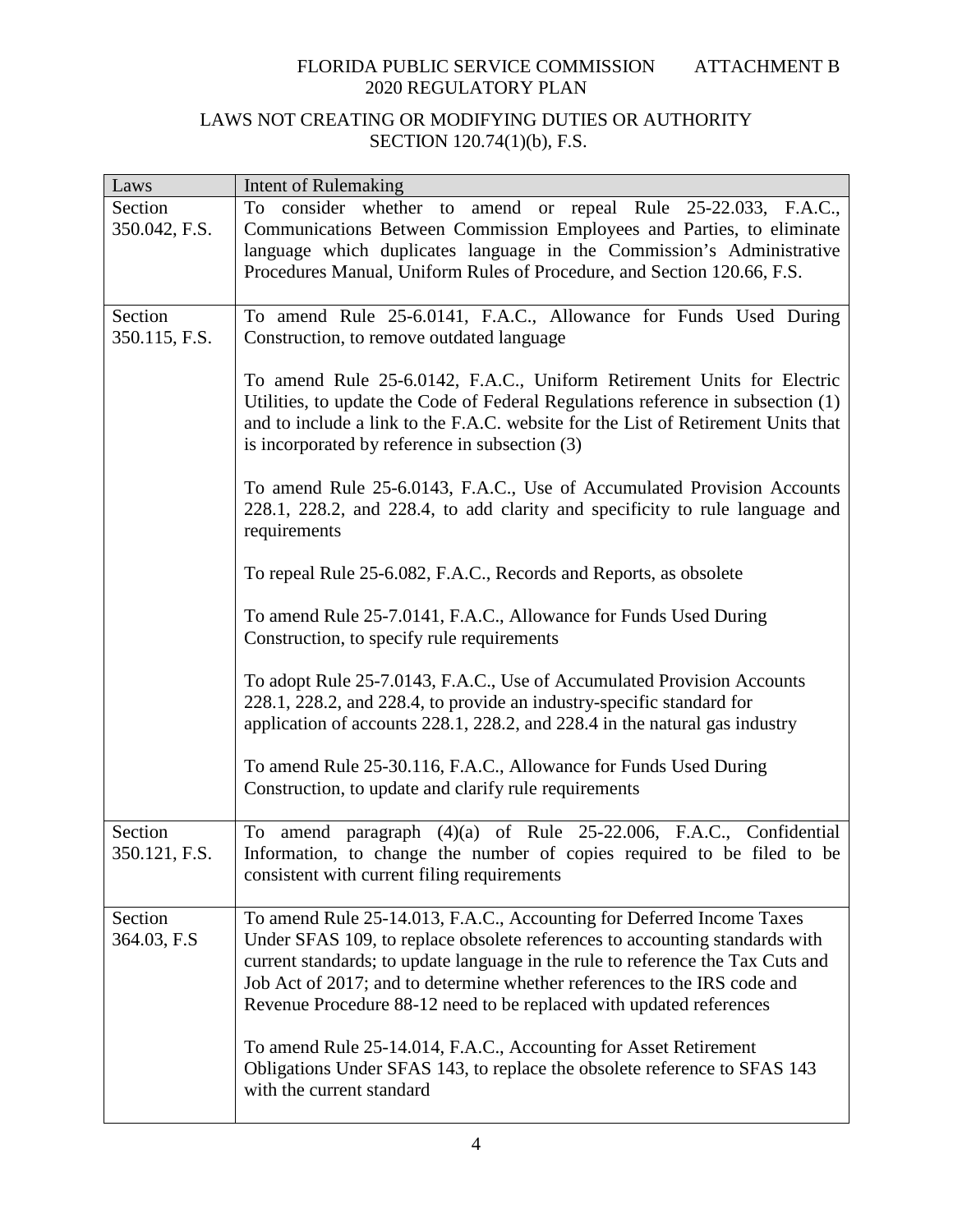| Laws                     | Intent of Rulemaking                                                                                                                                                       |
|--------------------------|----------------------------------------------------------------------------------------------------------------------------------------------------------------------------|
| Section                  | To amend Rule 25-14.013, F.A.C., Accounting for Deferred Income Taxes                                                                                                      |
| 364.035, F.S.            | Under SFAS 109, to replace obsolete references to accounting standards with                                                                                                |
|                          | current standards; to update language in the rule to reference the Tax Cuts and                                                                                            |
|                          | Job Act of 2017; and to determine whether references to the IRS code and                                                                                                   |
|                          | Revenue Procedure 88-12 need to be replaced with updated references                                                                                                        |
|                          | To amend Rule 25-14.014, F.A.C., Accounting for Asset Retirement<br>Obligations Under SFAS 143, to replace the obsolete reference to SFAS 143<br>with the current standard |
| Section                  | To amend Rule 25-14.012, F.A.C., Accounting for Postretirement Benefits                                                                                                    |
| 364.17, F.S.             | Other Than Pensions, to replace obsolete references to Statement of Financial                                                                                              |
|                          | Accounting Standards 106 and 71 with current accounting standards                                                                                                          |
|                          |                                                                                                                                                                            |
| Section<br>364.183, F.S. | To amend paragraph (4)(a) of Rule 25-22.006, F.A.C., Confidential<br>Information, to change the number of copies required to be filed to be                                |
|                          | consistent with current filing requirements                                                                                                                                |
|                          |                                                                                                                                                                            |
| Section                  | To amend Rule 25-4.511, F.A.C., Application for Original or Transfer of Pay                                                                                                |
| 364.33, F.S.             | Telephone Certificate, to remove language concerning transfers of Pay                                                                                                      |
|                          | Telephone Certificates as unnecessary to implementation of the statute                                                                                                     |
|                          |                                                                                                                                                                            |
| Section<br>364.335, F.S. | To amend Rule 25-4.511, F.A.C., Application for Original or Transfer of Pay                                                                                                |
|                          | Telephone Certificate, to remove language concerning transfers of Pay<br>Telephone Certificates as unnecessary to implementation of the statute                            |
|                          |                                                                                                                                                                            |
| Section                  | To amend Rule 25-4.511, F.A.C., Application for Original or Transfer of Pay                                                                                                |
| 364.3375, F.S.           | Telephone Certificate, to remove language concerning transfers of Pay                                                                                                      |
|                          | Telephone Certificates as unnecessary to implementation of the statute                                                                                                     |
|                          |                                                                                                                                                                            |
| Section                  | To consider whether to amend Rule 25-6.065, F.A.C., Interconnection and Net                                                                                                |
| 366.02, F.S.             | Metering of Customer-Owned Renewable Generation, to update rule<br>requirements                                                                                            |
|                          |                                                                                                                                                                            |
| Section                  | To amend Rule 25-6.0406, F.A.C., Notice of and Public Information for                                                                                                      |
| 366.03, F.S.             | General Rate Increase Requests and Petitions for Limited Proceedings by                                                                                                    |
|                          | Electric and Gas Utilities, to update rule requirements                                                                                                                    |
|                          |                                                                                                                                                                            |
|                          | To consider whether to amend Rule 25-6.0455, F.A.C., Annual Distribution<br>Service Reliability Reports, to conform with new storm protection rules                        |
|                          | adopted pursuant to Section 366.96, F.S. (2019), Public Utility Transmission                                                                                               |
|                          | and Distribution Storm Protection Plans                                                                                                                                    |
|                          |                                                                                                                                                                            |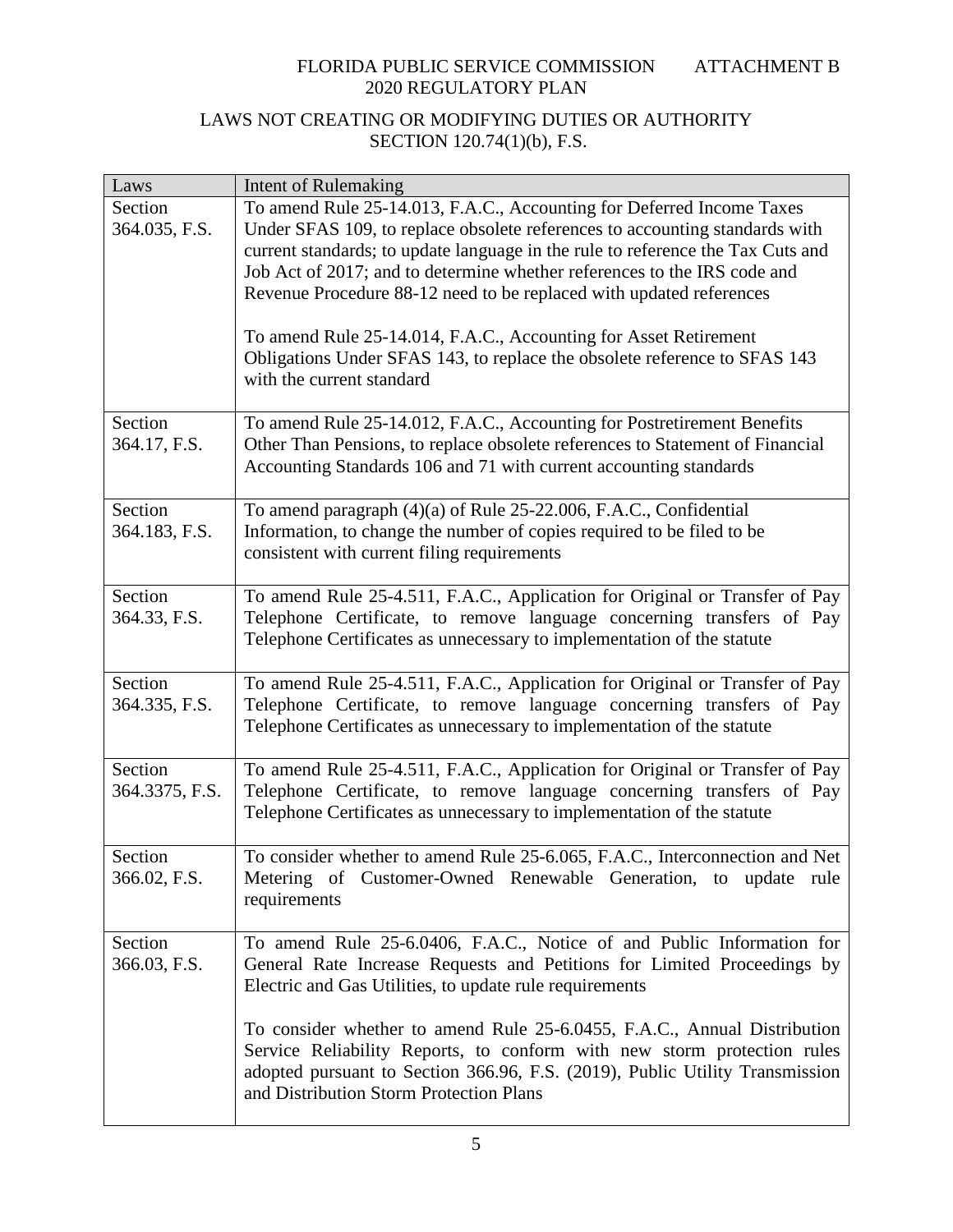| Laws                    | <b>Intent of Rulemaking</b>                                                                                                                                                                                                                                                                                  |
|-------------------------|--------------------------------------------------------------------------------------------------------------------------------------------------------------------------------------------------------------------------------------------------------------------------------------------------------------|
| Section                 | To repeal Rule 25-6.047, F.A.C., Constant Current Standards, as obsolete                                                                                                                                                                                                                                     |
| 366.03, F.S.            |                                                                                                                                                                                                                                                                                                              |
| (Cont.)                 | To amend Rule 25-6.064, F.A.C., Contribution-in-Aid-of-Construction for<br>Installation of New or Upgraded Facilities, to conform with new storm<br>protection rules adopted pursuant to Section 366.96, F.S. (2019), Public Utility<br><b>Transmission and Distribution Storm Protection Plans</b>          |
|                         | To amend Rule 25-6.074, F.A.C., Applicability, to delete unnecessary language<br>and to clarify rule requirements                                                                                                                                                                                            |
|                         | To amend 25-6.078, F.A.C., Schedule of Charges, Installation of Underground<br>Distribution Systems Within New Subdivisions, to conform with new storm<br>protection rules adopted pursuant to Section 366.96, F.S. (2019), Public Utility<br><b>Transmission and Distribution Storm Protection Plans</b>    |
|                         | To repeal Rule 25-6.081, F.A.C., Construction Practices, as unnecessary and<br>obsolete                                                                                                                                                                                                                      |
|                         | To repeal Rule 25-6.082, F.A.C., Records and Reports, as obsolete                                                                                                                                                                                                                                            |
|                         | To amend Rule 25-6.104, F.A.C., Unauthorized Use of Energy, to clarify the<br>rule requirements                                                                                                                                                                                                              |
|                         | To amend Rule 25-6.115, F.A.C., Facility Charges for Conversion of Existing<br>Overhead Investor-owned Distribution Facilities, to conform with new storm<br>protection rules adopted pursuant to Section 366.96, F.S. (2019), Public Utility<br><b>Transmission and Distribution Storm Protection Plans</b> |
|                         | To amend Rule 25-22.0406, F.A.C., Notice and Public Information on General<br>Rate Increase Requests and Petitions for Limited Proceedings by Electric and<br>Gas Utilities, to update rule requirements                                                                                                     |
| Section<br>366.04, F.S. | To amend Rule 25-6.0141, F.A.C., Allowance for Funds Used During<br>Construction, to remove outdated language                                                                                                                                                                                                |
|                         | To amend Rule 25-6.0143, F.A.C., Use of Accumulated Provision Acciounts<br>228.1, 228.2, and 228.4, to add clarity and specificity to rule language and<br>requirements                                                                                                                                      |
|                         | To amend Rule 25-6.0343, F.A.C., Municipal Electric Utility and Rural<br>Electric Cooperative Reporting Requirements, to conform with new storm<br>protection rules to be enacted pursuant to Section 366.96, F.S. (2019), Public<br>Utility Transmission and Distribution Storm Protection Plans            |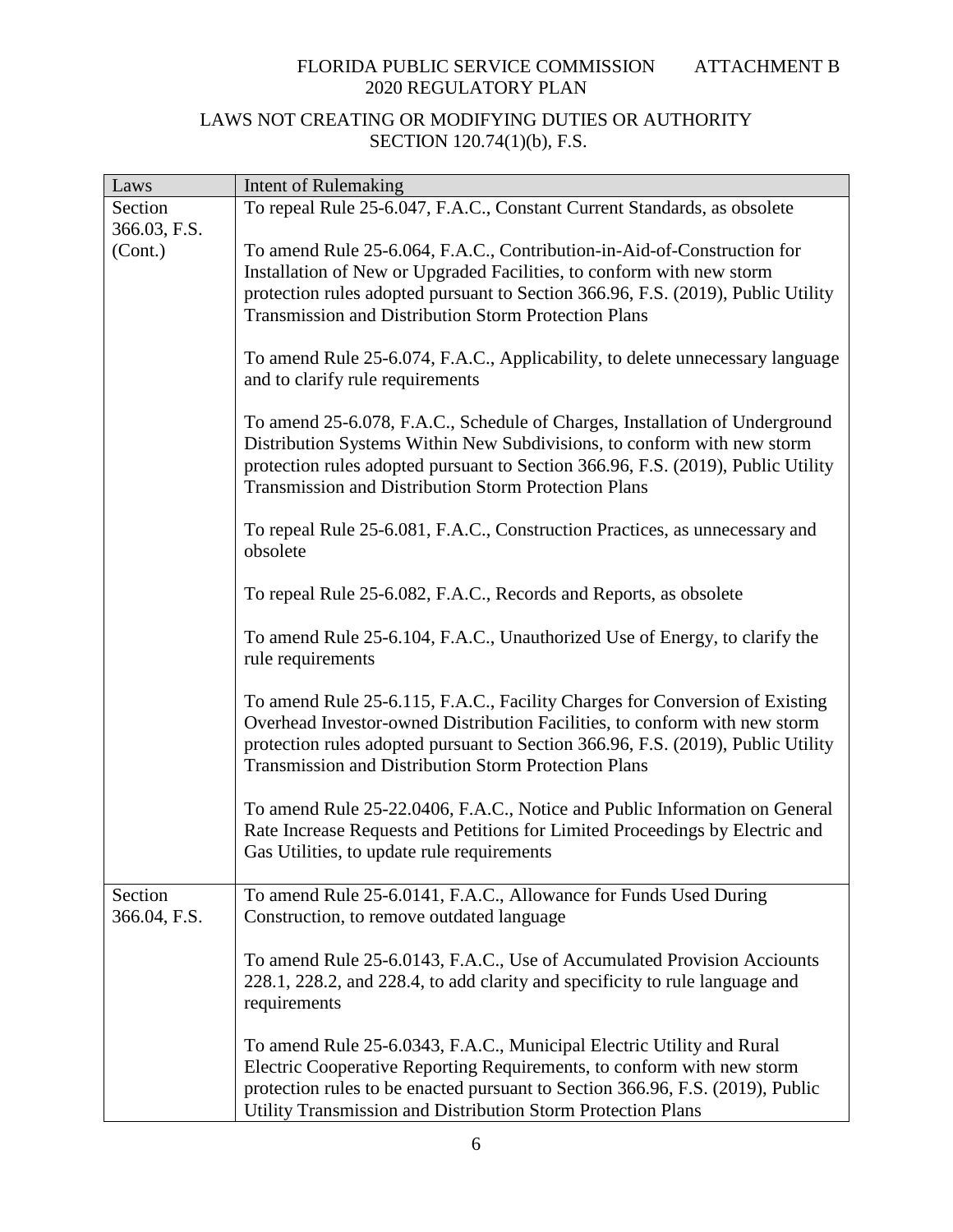| Laws                     | Intent of Rulemaking                                                                                                                                                                                                                                                                                         |
|--------------------------|--------------------------------------------------------------------------------------------------------------------------------------------------------------------------------------------------------------------------------------------------------------------------------------------------------------|
| Section                  | To amend Rule 25-6.043, F.A.C., Invester-Owned Electric Utility Minimum                                                                                                                                                                                                                                      |
| 366.04, F.S.             | Filing Requirements: Commission Designee, to update rule requirements                                                                                                                                                                                                                                        |
| (Cont.)                  | To consider whether to amend Rule 25-6.0455, F.A.C., Annual Distribution<br>Service Reliability Reports, to conform with new storm protection rules<br>adopted pursuant to Section 366.96, F.S. (2019), Public Utility Transmission<br>and Distribution Storm Protection Plans                               |
|                          | To repeal Rule 25-6.047, F.A.C., Constant Current Standards, as obsolete                                                                                                                                                                                                                                     |
|                          | To consider whether to amend Rule 25-6.065, F.A.C., Interconnection and Net<br>Metering of Customer-Owned Renewable Generation, to update rule<br>requirements                                                                                                                                               |
|                          | To amend Rule 25-6.078, F.A.C., Schedule of Charges, Installation of<br>Underground Distribution Systems Within New Subdivisions, to to conform<br>with new storm protection rules adopted pursuant to Section 366.96, F.S.<br>(2019), Public Utility Transmission and Distribution Storm Protection Plans   |
|                          | To amend Rule 25-6.082, F.A.C., Records and Reports, to clarify rule<br>requirements                                                                                                                                                                                                                         |
|                          | To amend Rule 25-6.115, F.A.C., Facility Charges for Conversion of Existing<br>Overhead Investor-owned Distribution Facilities, to conform with new storm<br>protection rules adopted pursuant to Section 366.96, F.S. (2019), Public Utility<br><b>Transmission and Distribution Storm Protection Plans</b> |
|                          | To adopt Rule 25-7.0143, F.A.C., Use of Accumulated Provision Accounts<br>228.1, 228.2, and 228.4, to provide an industry-specific standard for<br>application of accounts 228.1, 228.2, and 228.4 in the natural gas industry                                                                               |
|                          | To amend Rule 25-14.012, F.A.C., Accounting for Postretirement Benefits<br>Other Than Pensions, to replace obsolete references to Statement of Financial<br>Accounting Standards 106 and 71 with current accounting standards                                                                                |
| Section<br>366.041, F.S. | To amend Rule 25-6.0142, F.A.C., Uniform Retirement Units for Electric<br>Utilities, to update the Code of Federal Regulations reference in subsection (1)<br>and to include a link to the F.A.C. website for the List of Retirement Units that<br>is incorporated by reference in subsection (3)            |
|                          | To consider whether to amend Rule 25-6.065, F.A.C., Interconnection and Net<br>Metering of Customer-Owned Renewable Generation, to update<br>rule<br>requirements                                                                                                                                            |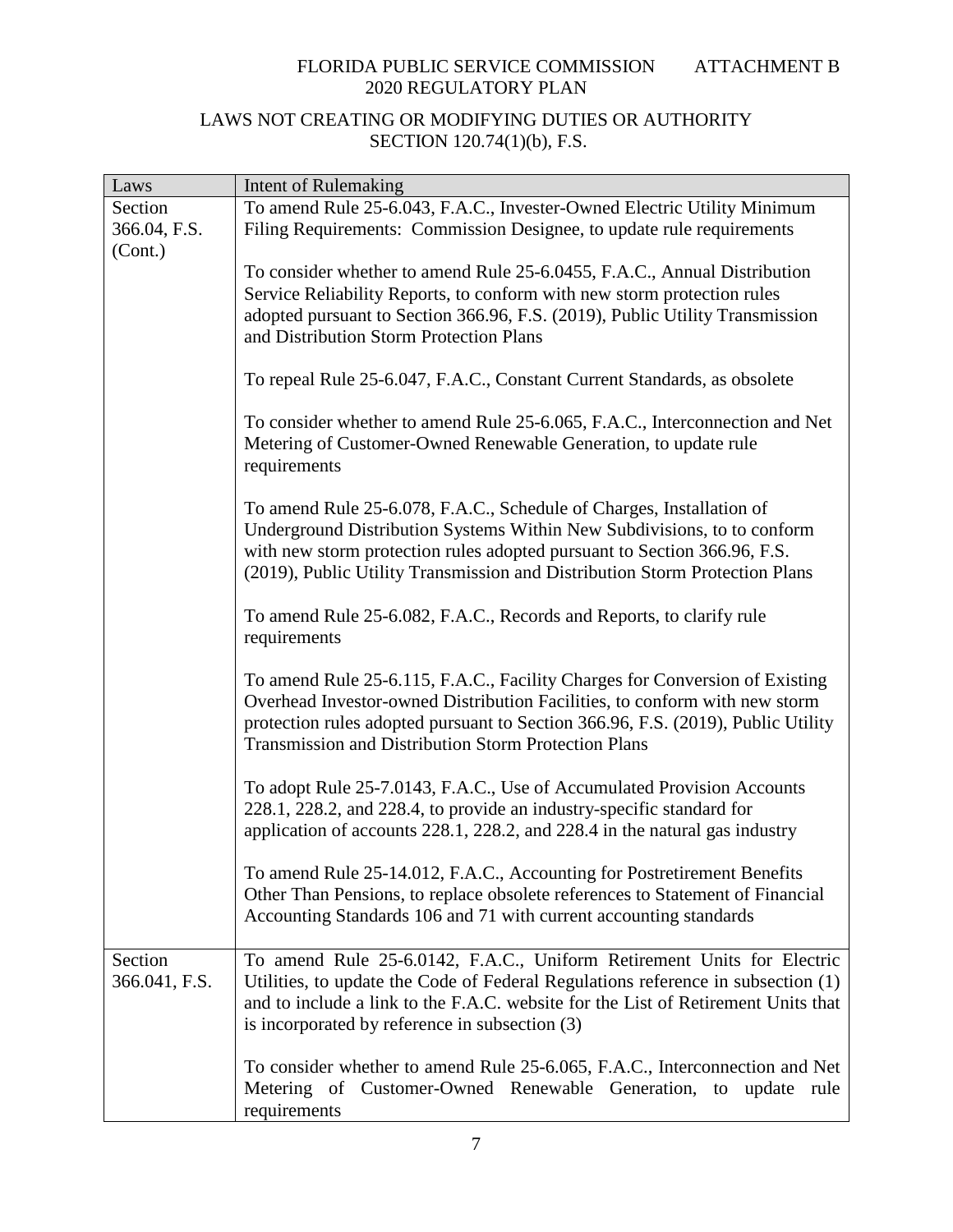| Laws          | Intent of Rulemaking                                                                                                                           |
|---------------|------------------------------------------------------------------------------------------------------------------------------------------------|
| Section       | To amend Rule 25-22.0406, F.A.C., Notice and Public Information on General                                                                     |
| 366.041, F.S. | Rate Increase Requests and Petitions for Limited Proceedings by Electric and                                                                   |
| (Cont.)       | Gas Utilities, to update rule requirements                                                                                                     |
|               |                                                                                                                                                |
| Section       | To consider whether to amend Rule 25-6.0455, F.A.C., Annual Distribution                                                                       |
| 366.05, F.S.  | Service Reliability Reports, to conform with new storm protection rules                                                                        |
|               | adopted pursuant to Section 366.96, F.S. (2019), Public Utility Transmission<br>and Distribution Storm Protection Plans                        |
|               |                                                                                                                                                |
|               | To amend Rule 25-6.054, F.A.C., Laboratory Standards, to clarify rule                                                                          |
|               | requirements                                                                                                                                   |
|               |                                                                                                                                                |
|               | To amend Rule 25-6.064, F.A.C., Contribution-in-Aid-of-Construction for                                                                        |
|               | Installation of New or Upgraded Facilities, to conform with new storm                                                                          |
|               | protection rules adopted pursuant to Section 366.96, F.S. (2019), Public Utility                                                               |
|               | <b>Transmission and Distribution Storm Protection Plans</b>                                                                                    |
|               |                                                                                                                                                |
|               | To consider whether to amend Rule 25-6.065, F.A.C., Interconnection and Net<br>Metering of Customer-Owned Renewable Generation, to update rule |
|               | requirements                                                                                                                                   |
|               |                                                                                                                                                |
|               | To amend Rule 25-6.104, F.A.C., Unauthorized Use of Energy, to clarify rule                                                                    |
|               | requirements                                                                                                                                   |
|               |                                                                                                                                                |
|               | To amend Rule 25-6.115, F.A.C., Facility Charges for Conversion of Existing                                                                    |
|               | Overhead Investor-owned Distribution Facilities, to conform with new storm                                                                     |
|               | protection rules adopted pursuant to Section 366.96, F.S. (2019), Public Utility                                                               |
|               | <b>Transmission and Distribution Storm Protection Plans</b>                                                                                    |
|               | To amend Rule 25-7.0141, F.A.C., Allowance for Funds Used During                                                                               |
|               | Construction, to specify rule requirements                                                                                                     |
|               |                                                                                                                                                |
|               | To adopt a new rule in Chapter 25-9, F.A.C., Effective Date of Approved Rates                                                                  |
|               | and Charges, to address the date on which a utility may begin applying                                                                         |
|               | approved rates and charges to a customer's bill for service renedered                                                                          |
|               |                                                                                                                                                |
|               | To amend Rule 25-14.013, F.A.C., Accounting for Deferred Income Taxes                                                                          |
|               | Under SFAS 109, to replace obsolete references to accounting standards with                                                                    |
|               | current standards; to update language in the rule to reference the Tax Cuts and                                                                |
|               | Job Act of 2017; and to determine whether references to the IRS code and                                                                       |
|               | Revenue Procedure 88-12 need to be replaced with updated references                                                                            |
|               |                                                                                                                                                |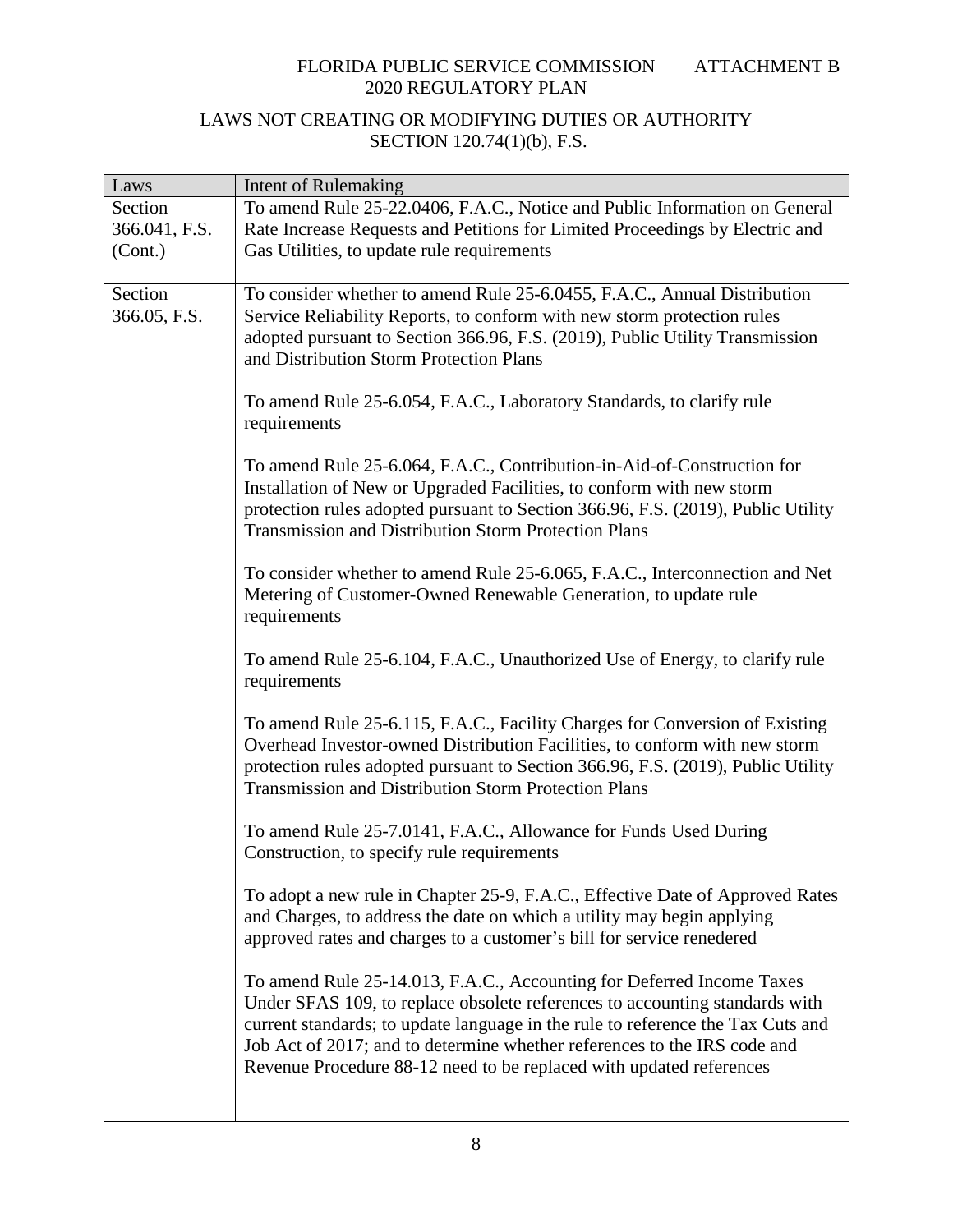| Laws                               | Intent of Rulemaking                                                                                                                                                                                                                                                                                    |
|------------------------------------|---------------------------------------------------------------------------------------------------------------------------------------------------------------------------------------------------------------------------------------------------------------------------------------------------------|
| Section<br>366.05, F.S.<br>(Cont.) | To amend Rule 25-14.014, F.A.C., Accounting for Asset Retirement<br>Obligations Under SFAS 143, to replace the obsolete reference to SFAS 143<br>with the current standard                                                                                                                              |
|                                    | To amend Rule 25-22.0406, F.A.C., Notice and Public Information on General<br>Rate Increase Requests and Petitions for Limited Proceedings by Electric and<br>Gas Utilities, to update rule requirements                                                                                                |
| Section<br>366.06, F.S.            | To amend Rule 25-6.0141, F.A.C., Allowance for Funds Used During<br>Construction, to remove outdated language.                                                                                                                                                                                          |
|                                    | To amend Rule 25-6.0142, F.A.C., Uniform Retirement Units for Electric<br>Utilities, to update the Code of Federal Regulations reference in subsection (1)<br>and to include a link to the F.A.C. website for the List of Retirement Units that<br>is incorporated by reference in subsection (3)       |
|                                    | To amend Rule 25-6.043, F.A.C., Invester-Owned Electric Utility Minimum<br>Filing Requirements: Commission Designee, to update rule requirements                                                                                                                                                        |
|                                    | To amend Rule 25-6.064, F.A.C., Contribution-in-Aid-of-Construction for<br>Installation of New or Upgraded Facilities, to conform with new storm<br>protection rules adopted pursuant to Section 366.96, F.S. (2019), Public Utility<br><b>Transmission and Distribution Storm Protection Plans</b>     |
|                                    | To amend Rule 25-6.078, F.A.C., Schedule of Charges, Installation of<br>Underground Distribution Systems Within New Subdivisions, to conform with<br>new storm protection rules adopted pursuant to Section 366.96, F.S. (2019),<br>Public Utility Transmission and Distribution Storm Protection Plans |
|                                    | To amend Rule 25-7.0141, F.A.C., Allowance for Funds Used During<br>Construction, to specify rule requirements                                                                                                                                                                                          |
|                                    | To amend Rule 25-7.039, F.A.C., Natural Gas Utility Minimum Filing<br>Requirements; Commission Designee, to update Sectionrule requirements                                                                                                                                                             |
|                                    | To adopt new rule in Chapter 25-9, F.A.C., Effective Date of Approved Rates<br>and Charges, to address the date on which a utility may begin applying<br>approved rates and charges to a customer's bill for service renedered                                                                          |
|                                    | To amend Rule 25-22.0406, F.A.C., Notice and Public Information on General<br>Rate Increase Requests and Petitions for Limited Proceedings by Electric and<br>Gas Utilities, to update rule requirements                                                                                                |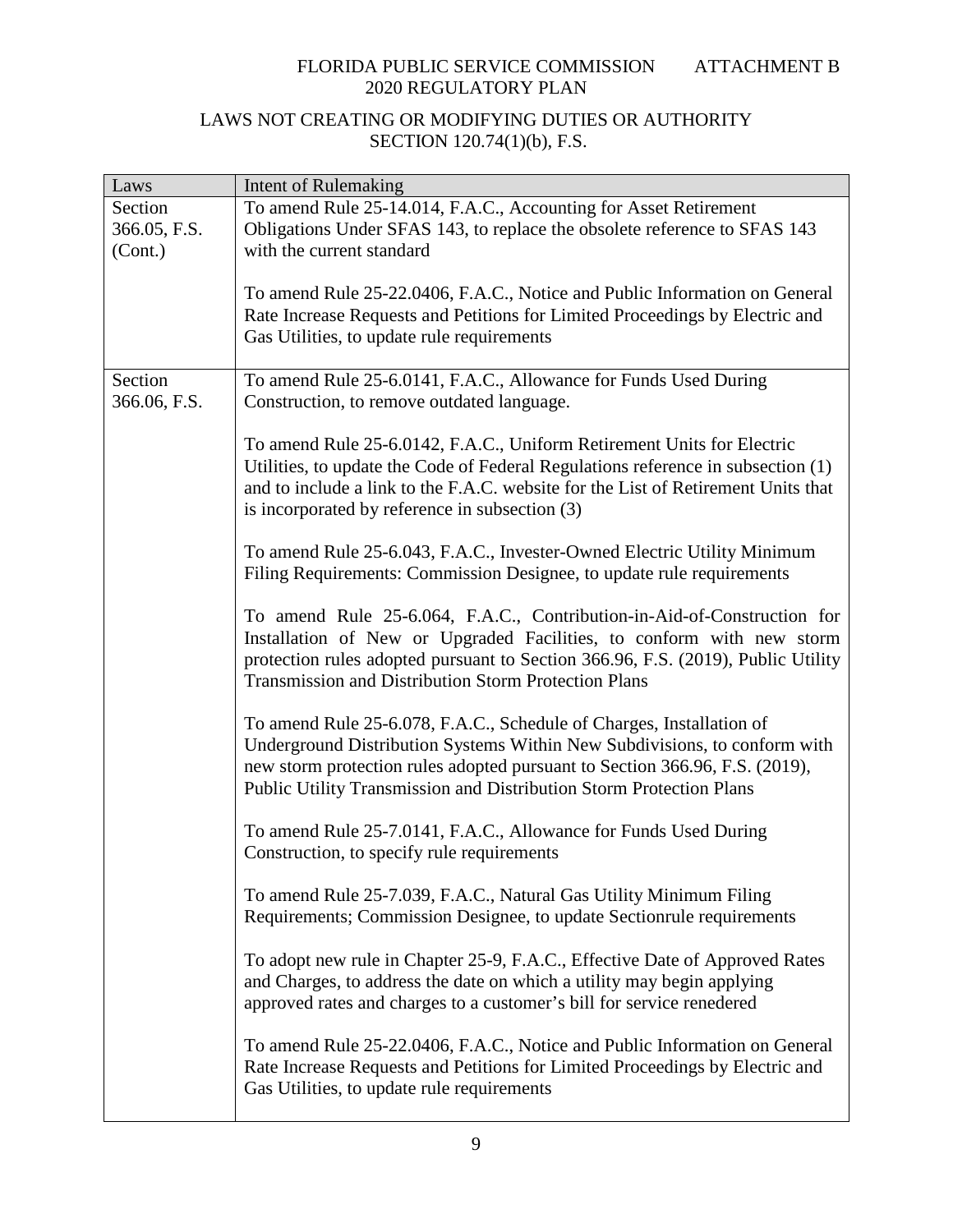| Laws                     | <b>Intent of Rulemaking</b>                                                                                                                                                                              |
|--------------------------|----------------------------------------------------------------------------------------------------------------------------------------------------------------------------------------------------------|
| Section                  | To amend Rule 25-6.043, F.A.C., Invester-Owned Electric Utility Minimum                                                                                                                                  |
| 366.071, F.S.            | Filing Requirements: Commission Designee, to update rule requirements                                                                                                                                    |
|                          | To amend Rule 25-7.039, F.A.C., Natural Gas Utility Minimum Filing<br>Requirements; Commission Designee, to update rule requirements                                                                     |
| Section<br>366.076, F.S. | To amend Rule 25-22.0406, F.A.C., Notice and Public Information on General<br>Rate Increase Requests and Petitions for Limited Proceedings by Electric and<br>Gas Utilities, to update rule requirements |
| Section<br>366.08, F.S.  | To amend Rule 25-6.0141, F.A.C., Allowance for Funds Used During<br>Construction, to remove outdated language                                                                                            |
| Section<br>366.093, F.S. | To amend paragraph (4)(a) of Rule 25-22.006, F.A.C., Confidential<br>Information, to change the number of copies required to be filed to be<br>consistent with current filing requirements               |
| Section<br>366.81, F.S.  | To consider whether to amend Rule 25-6.065, F.A.C., Interconnection and Net<br>Metering of Customer-Owned Renewable Generation, to update rule<br>requirements                                           |
| Section<br>366.82, F.S.  | To consider whether to amend Rule 25-6.065, F.A.C., Interconnection and Net<br>Metering of Customer-Owned Renewable Generation, to update rule<br>requirements                                           |
|                          | To amend Rule 25-17.0021, F.A.C., Goals for Electric Utilities, to update rule<br>requirements                                                                                                           |
| Section<br>366.91, F.S.  | To consider whether to amend Rule 25-6.065, F.A.C., Interconnection and Net<br>Metering of Customer-Owned Renewable Generation, to update rule<br>requirements                                           |
| Section<br>366.92, F.S.  | To consider whether to amend Rule 25-6.065, F.A.C., Interconnection and Net<br>Metering of Customer-Owned Renewable Generation, to update rule<br>requirements                                           |
| Section<br>367.071, F.S. | To amend Rule 25-30.0371, F.A.C., Acquisition Adjustments, to update the<br>rule to address current industry practices                                                                                   |
| Section<br>367.081, F.S. | To amend Rule 25-22.0407, F.A.C., Notice of and Public Information for<br>General Rate Increase Requests by Water and Wastewater Utilities, to update<br>rule requirements                               |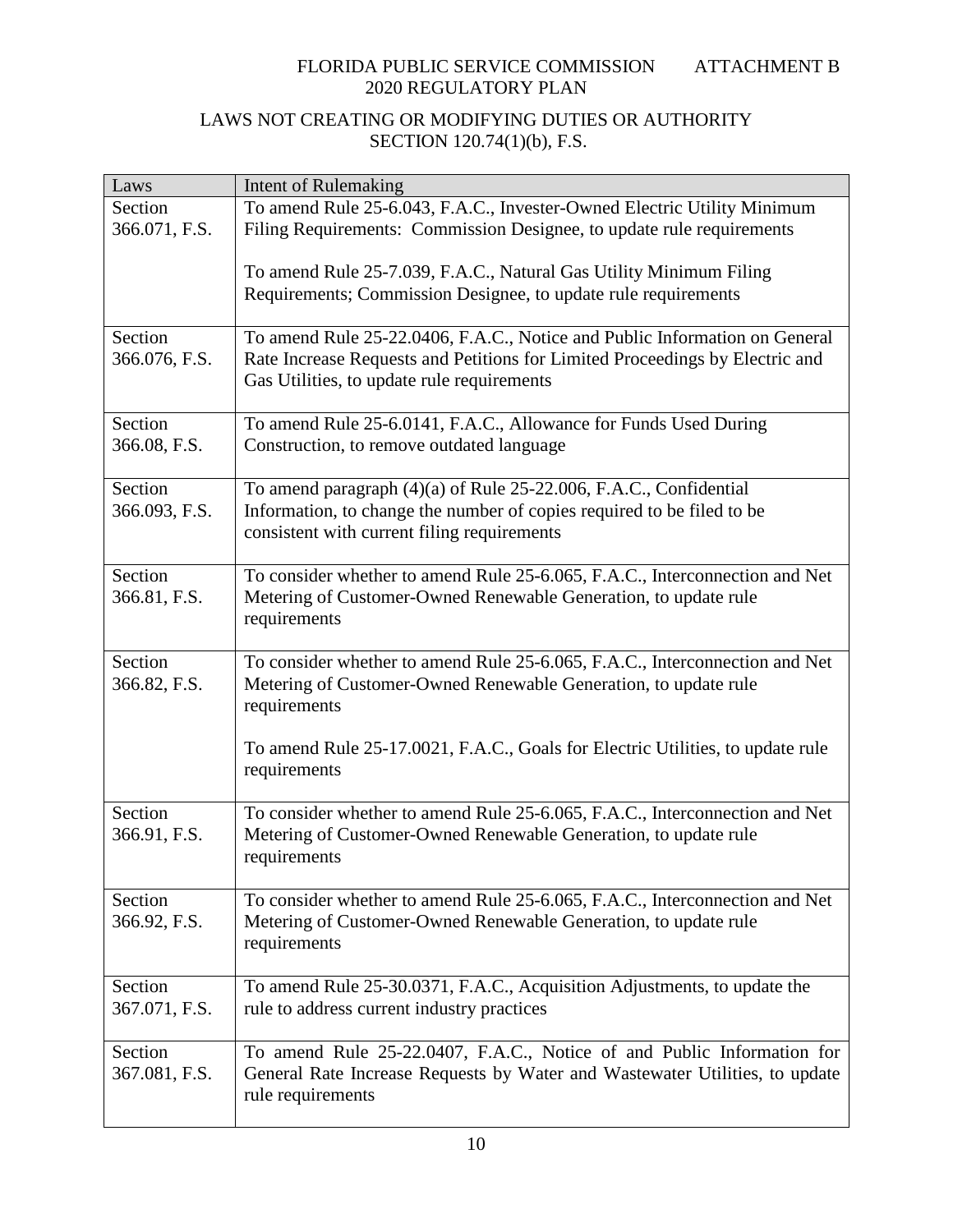| Laws                      | Intent of Rulemaking                                                                                                                                                                                                                                                      |
|---------------------------|---------------------------------------------------------------------------------------------------------------------------------------------------------------------------------------------------------------------------------------------------------------------------|
| Section                   | To consider whether to adopt a new rule in Chapter 25-30, F.A.C., to address                                                                                                                                                                                              |
| 367.081, F.S.             | water transmission distribution and wastewater collection used and useful                                                                                                                                                                                                 |
| (Cont.)                   | considerations                                                                                                                                                                                                                                                            |
|                           | To amend Rule 25-30.0371, F.A.C., Acquisition Adjustments, to update the<br>rule to address current industry practice                                                                                                                                                     |
|                           | To amend Rule 25-30.116, F.A.C., Contributions in Aid of Construction, to<br>update and clarify rule requirements                                                                                                                                                         |
|                           | To amend Rule 25-30.436, F.A.C., General Information and Instructions<br>Required of Class A and B Water and Wastewater Utilities in an Application<br>for Rate Increase, to update rule requirements                                                                     |
|                           | To amend Rule 25-30.437, F.A.C., Financial, Rate and Engineering<br>Information Required of Class A and B Water and Wastewater Utilities in an<br>Application for Rate Increase, F.A.C., to update rule requirements                                                      |
|                           | To repeal Rule 25-30.438, F.A.C., Information Required in Application for<br>Rate Increase From Utilities with Related Parties, as obsolete                                                                                                                               |
|                           | To repeal Rule 25-30.4385, F.A.C., Additional Rate Information Required in<br>Application for Rate Increases, as obsolete                                                                                                                                                 |
|                           | To repeal Rule 25-30.440, F.A.C., Additional Engineering Information<br>Required of Class A and B Water and Wastewater Utilities in an Application<br>for Rate Increase, and move the rule requirements to Rule 25-30.437, F.A.C.,<br>to simplify the application process |
|                           | To repeal Rule 25-30.443, F.A.C., Minimum Filing Requirements for Class C<br>Water and Wastewater Utilities, and move the rule requirements to different,<br>appropriate rules and delete duplicative language to simplify the application<br>process                     |
|                           | To amend Rule 25-30.460, F.A.C., Application for Miscellaneous Service<br>Charges, to add clarity and specificity to rule language and to update the rule to<br>address the various miscellaneous service charges                                                         |
| Section<br>367.0812, F.S. | To repeal Rule 25-30.440, F.A.C., Additional Engineering Information<br>Required of Class A and B Water and Wastewater Utilities in an Application<br>for Rate Increase, and move the rule requirements to Rule 25-30.437, F.A.C.,<br>to simplify the application process |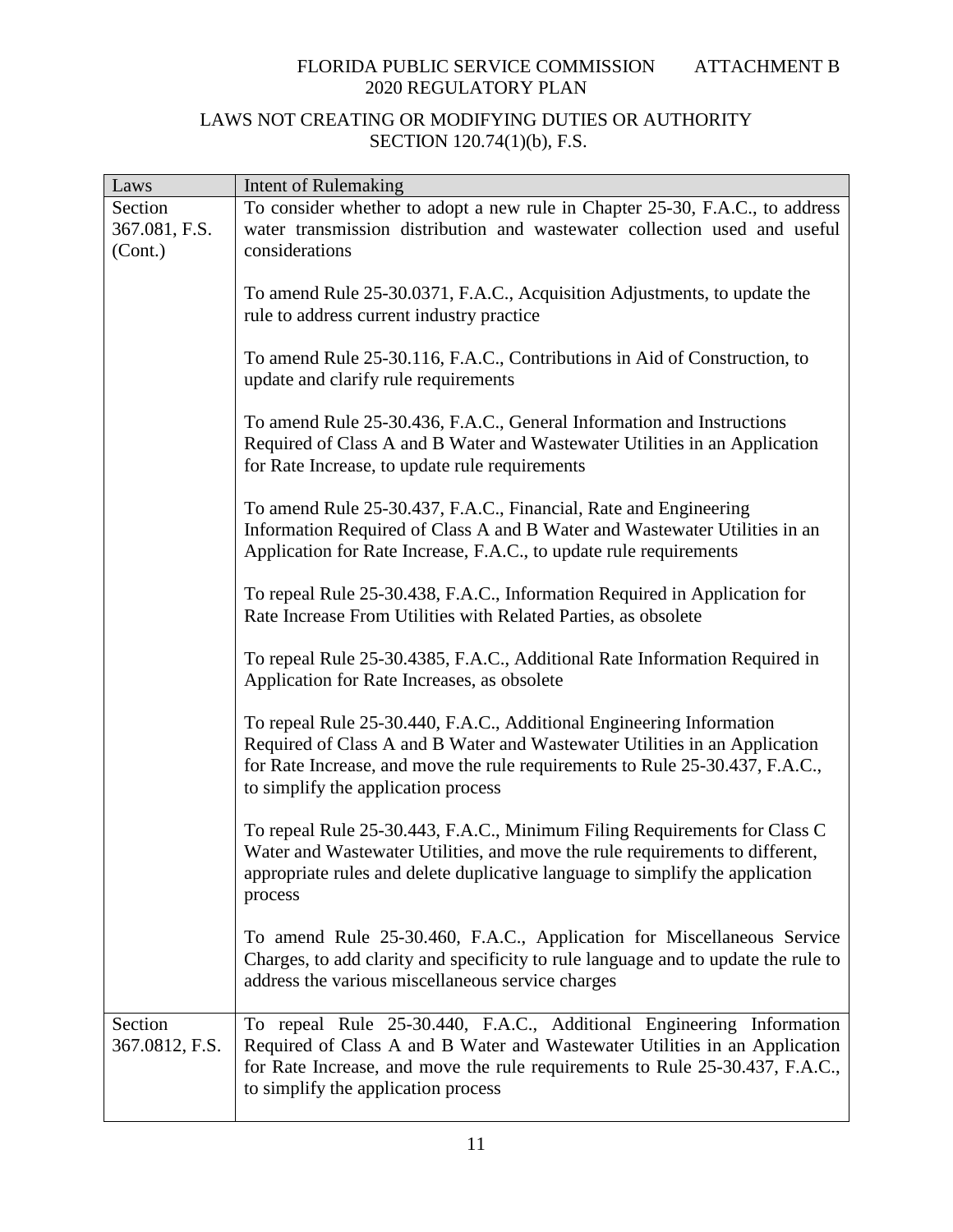| Laws                      | <b>Intent of Rulemaking</b>                                                                                                                                                                                                                                                                                                                                                                                                                                                                                                                                                                                                                                                                                                                                                                               |
|---------------------------|-----------------------------------------------------------------------------------------------------------------------------------------------------------------------------------------------------------------------------------------------------------------------------------------------------------------------------------------------------------------------------------------------------------------------------------------------------------------------------------------------------------------------------------------------------------------------------------------------------------------------------------------------------------------------------------------------------------------------------------------------------------------------------------------------------------|
| Section<br>367.0814, F.S. | To amend Rule 25-22.0407, F.A.C., Notice of and Public Information for<br>General Rate Increase Requests by Water and Wastewater Utilities, to update<br>rule requirements                                                                                                                                                                                                                                                                                                                                                                                                                                                                                                                                                                                                                                |
| Section<br>367.0817, F.S. | To amend Rule 25-22.0407, F.A.C., Notice of and Public Information for<br>General Rate Increase Requests by Water and Wastewater Utilities, to update<br>rule requirements                                                                                                                                                                                                                                                                                                                                                                                                                                                                                                                                                                                                                                |
| Section<br>367.082, F.S.  | To amend Rule 25-30.437, F.A.C., Financial, Rate and Engineering<br>Information Required of Class A and B Water and Wastewater Utilities in an<br>Application for Rate Increase, F.A.C., to update rule requirements<br>To repeal Rule 25-30.443, F.A.C., Minimum Filing Requirements for Class C<br>Water and Wastewater Utilities, and move the rule requirements to different,<br>appropriate rules and delete duplicative language to simplify the application<br>process                                                                                                                                                                                                                                                                                                                             |
| Section<br>367.083, F.S.  | To amend Rule 25-30.436, F.A.C., General Information and Instructions<br>Required of Class A and B Water and Wastewater Utilities in an Application<br>for Rate Increase, to update rule requirements                                                                                                                                                                                                                                                                                                                                                                                                                                                                                                                                                                                                     |
| Section<br>367.091, F.S.  | To amend Rule 25-22.0407, F.A.C., Notice of and Public Information for<br>General Rate Increase Requests by Water and Wastewater Utilities, to update<br>rule requirements<br>To amend Rule 25-30.335, F.A.C., Customer Billing, to update the rule and to<br>clarify applicability of charges during a customer's absence                                                                                                                                                                                                                                                                                                                                                                                                                                                                                |
| Section<br>367.121, F.S.  | To amend Rule 25-14.012, F.A.C., Accounting for Postretirement Benefits<br>Other Than Pensions, to replace obsolete references to Statement of Financial<br>Accounting Standards 106 and 71 with current accounting standards<br>To amend Rule 25-14.013, F.A.C., Accounting for Deferred Income Taxes<br>Under SFAS 109, to replace obsolete references to accounting standards with<br>current standards; to update language in the rule to reference the Tax Cuts and<br>Job Act of 2017; and to determine whether references to the IRS code and<br>Revenue Procedure 88-12 need to be replaced with updated references<br>To amend Rule 25-14.014, F.A.C., Accounting for Asset Retirement<br>Obligations Under SFAS 143, to replace the obsolete reference to SFAS 143<br>with the current standard |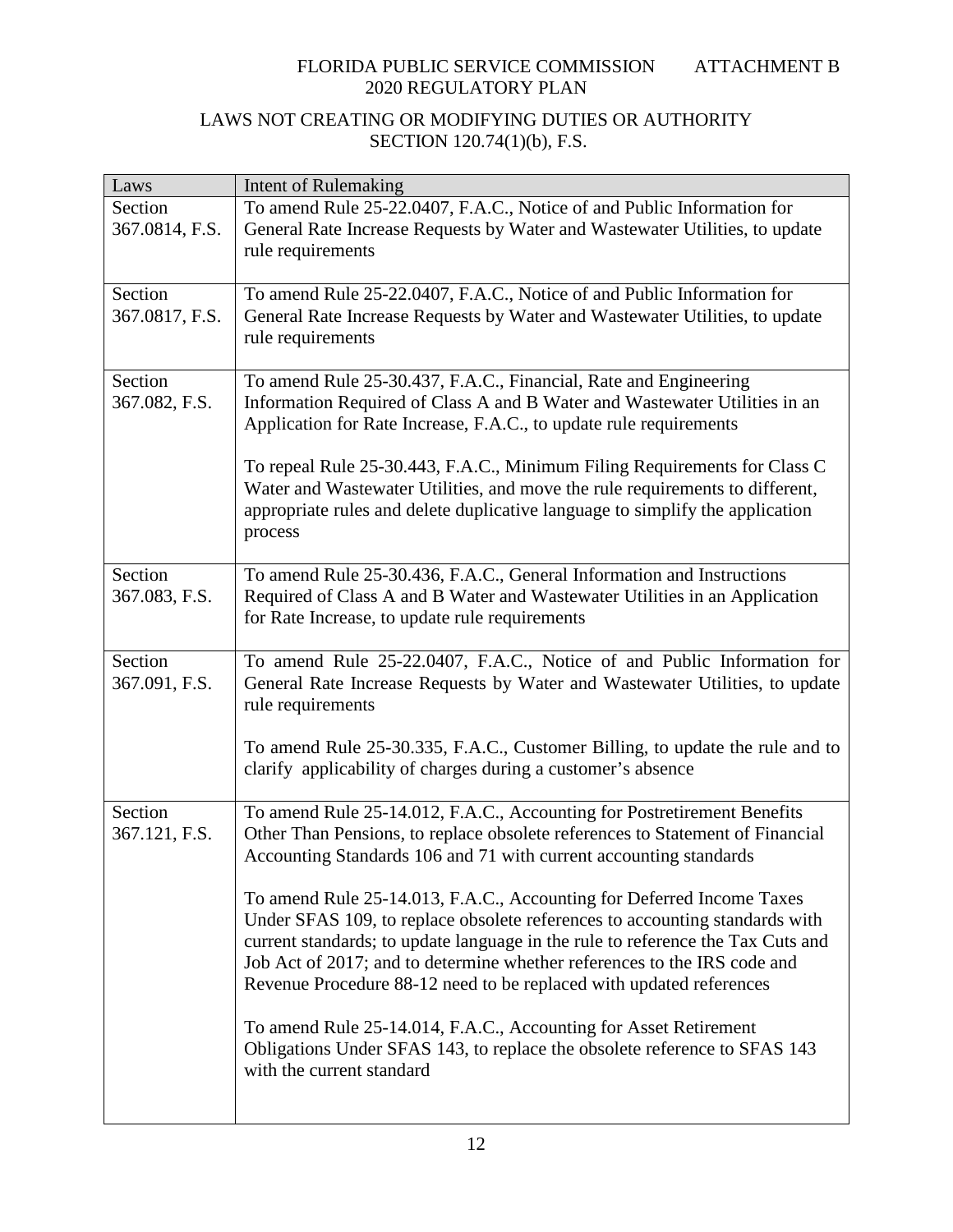| Laws                     | <b>Intent of Rulemaking</b>                                                                                                                                                                                       |
|--------------------------|-------------------------------------------------------------------------------------------------------------------------------------------------------------------------------------------------------------------|
| Section<br>367.121, F.S. | To amend Rule 25-22.0407, F.A.C., Notice of and Public Information for<br>General Rate Increase Requests by Water and Wastewater Utilities, to update                                                             |
| (Cont.)                  | rule requirements                                                                                                                                                                                                 |
|                          | To amend Rule 25-30.0371, F.A.C., Acquisition Adjustments, to update rule to<br>address current industry practices                                                                                                |
|                          | To amend Rule 25-30.116, F.A.C., Constributions in Aid of Construction, to<br>update and clarify rule requirements                                                                                                |
|                          | To amend Rule 25-30.117, F.A.C., Accounting for Pension Costs, to replace<br>the obsolete reference to SFAS 143 with the current standard                                                                         |
|                          | To amend Rule 25-30.335, F.A.C., Customer Billing, to update the rule to<br>include guidance regarding the applicability of charges during a customer's<br>absence                                                |
|                          | To amend Rule 25-30.436, F.A.C., General Information and Instructions<br>Required of Class A and B Water and Wastewater Utilities in an Application<br>for Rate Increase, to update rule requirements             |
|                          | To amend Rule 25-30.4385, F.A.C., Additional Rate Information Required in<br>Application for Rate Increase, to update rule requirements                                                                           |
|                          | To amend Rule 25-30.460, F.A.C., Application for Miscellaneous Service<br>Charges, to add clarity and specificity to rule language and to update the rule to<br>address the various miscellaneous service charges |
| Section<br>367.156, F.S. | To amend paragraph (4)(a) of Rule 25-22.006, F.A.C., Confidential<br>Information, to change the number of copies required to be filed to be<br>consistent with current filing requirements                        |
| Section<br>368.108, F.S. | To amend paragraph (4)(a) of Rule 25-22.006, F.A.C., Confidential<br>Information, to change the number of copies required to be filed to be<br>consistent with current filing requirements                        |